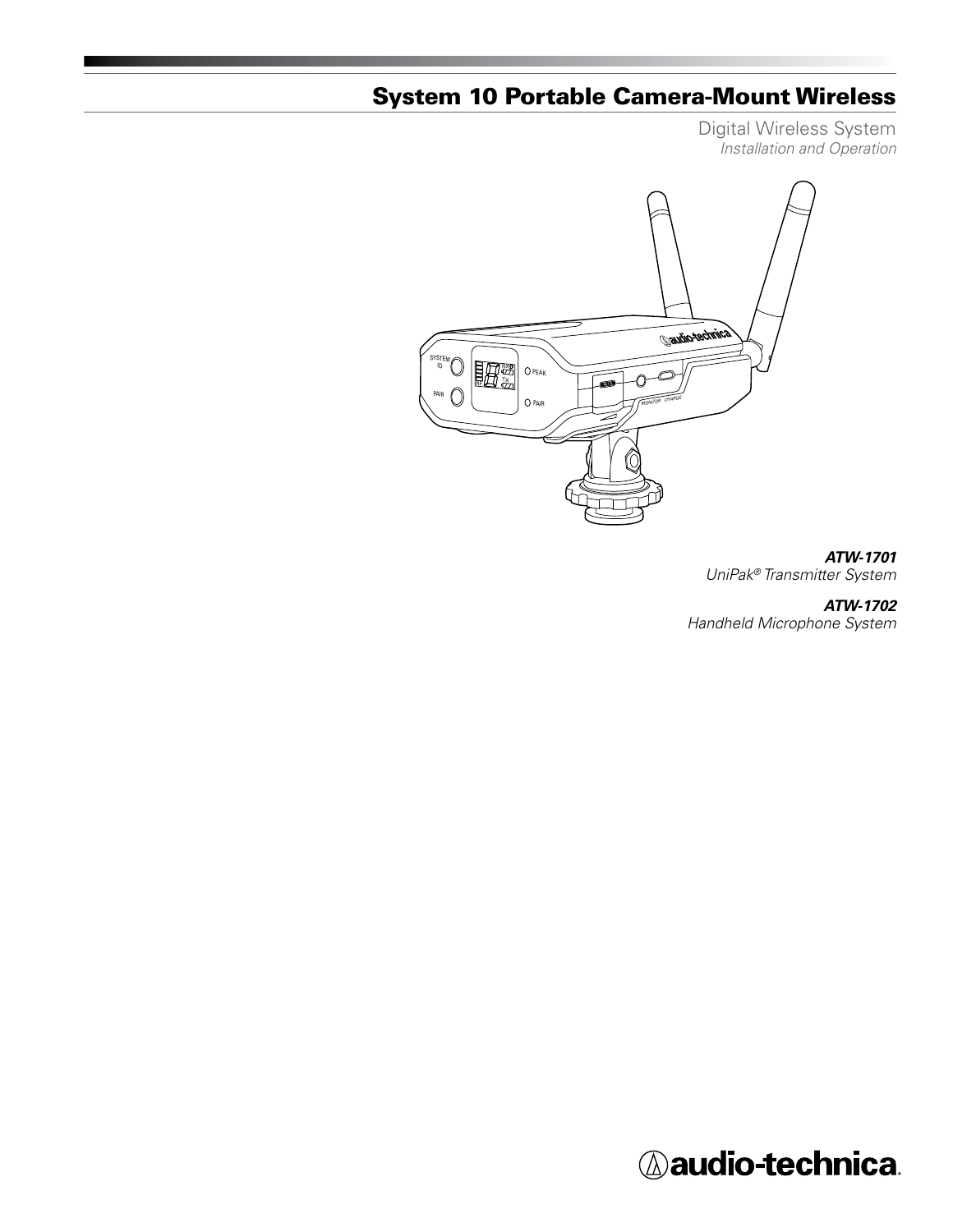

**CAUTION RISK OF ELECTRIC SHOCK DO NOT OPEN**



**WARNING:** TO REDUCE THE RISK OF FIRE OR ELECTRIC SHOCK, DO NOT REMOVE SCREWS. NO USER-SERVICEABLE PARTS INSIDE.REFER SERVICING TO QUALIFIED SERVICE PERSONNEL.

**WARNING:** TO REDUCE THE RISK OF FIRE OR ELECTRIC SHOCK, DO NOT EXPOSE THE APPLIANCE TO RAIN OR MOISTURE.

**CERTIFICATION:** THIS DEVICE COMPLIES WITH PART 15 OF THE FCC RULES. THIS DEVICE COMPLIES WITH INDUSTRY CANADA LICENSE-EXEMPT RSS STANDARD(S). OPERATION IS SUBJECT TO THE FOLLOWING TWO CONDITIONS: (1) THIS DEVICE MAY NOT CAUSE HARMFUL INTERFERENCE, AND (2) THIS DEVICE MUST ACCEPT ANY INTERFERENCE RECEIVED, INCLUDING INTERFERENCE THAT MAY CAUSE UNDESIRED OPERATION.

Cet appareil est conforme à la/aux norme(s) CNR exempte(s) de licence d'Industrie Canada. Son fonctionnement est soumis aux deux conditions suivantes : (1) cet appareil ne doit pas causer d'interférence et (2) cet appareil doit accepter toutes les interférences, y compris celles susceptibles de provoquer un fonctionnement non souhaité.

**WARNING:** Changes or modifications not expressly approved in writing by Audio-Technica may void the user's authority to operate this equipment.

**RF Exposure Statement:** This transmitter must not be co-located or operated in conjunction with any other antenna or transmitter.

This equipment complies with FCC/IC radiation exposure limits set forth for an uncontrolled environment and meets the FCC radio frequency (RF) Exposure Guidelines and RSS-102 of the IC radio frequency (RF) Exposure rules. This equipment has very low levels of RF energy that it deemed to comply without maximum permissive exposure evaluation. (MPE). But it is desirable that it should be installed and operated keeping the radiator at least 20cm or more away from person's body.

Cet équipement est conforme aux limites d'exposition aux rayonnements énoncées pour un environnement non contrôlé et respecte les règles d'exposition aux fréquences radioélectriques (RF) CNR-102 de l'IC. Cet équipement émet une énergie RF très faible qui est considérée conforme sans évaluation de l 'exposition maximale autorisée. Cependant, il est souhaitable qu'il devrait être installé et utilisé en gardant une distance de 20 cm ou plus entre le dispositif rayonnant et le corps.

Note: This equipment has been tested and found to comply with the limits for a Class B digital device, pursuant to part 15 of the FCC Rules. These limits are designed to provide reasonable protection against harmful interference in a residential installation. This equipment generates, uses and can radiate radio frequency energy and, if not installed and used in accordance with the instructions, may cause harmful interference to radio communications. However, there is no guarantee that interference will not occur in a particular installation. If this equipment does cause harmful interference to radio or television reception, which can be determined by turning the equipment off and on, the user is encouraged to try to correct the interference by one or more of the following measures:

- Reorient or relocate the receiving antenna.
- Increase the separation between the equipment and receiver.
- Connect the equipment into an outlet on a circuit different from that to which the receiver is connected.
- Consult the dealer or an experienced radio/TV technician for help.

This Class B digital apparatus complies with Canadian ICES-003. Cet appareil umerique de la classe B est conforme a la norme NMB-003 du Canada.

**CAUTION!** Electrical shock can result from removal of the receiver cover. Refer servicing to qualified service personnel. No userserviceable parts inside. Do not expose to rain or moisture. The circuits inside the receiver and transmitter have been precisely adjusted for optimum performance and compliance with federal regulations. Do not attempt to open the receiver or transmitter. To do so will void the warranty, and may cause improper operation.

Danger of explosion if battery is replaced incorrectly. If battery dies, send receiver to Audio-Technica or other qualified service center so battery can be replaced with same or equivalent type. Likewise, send damaged, inoperable receivers to Audio-Technica or other qualified service center for recycling—do not throw away receiver as its battery contains toxic materials.

**Notice to individuals** *with implanted cardiac pacemakers or AICD devices:* Any source of RF (radio frequency) energy may interfere with normal functioning of the implanted device. All wireless microphones have low-power transmitters (less than 0.05 watts output) which are unlikely to cause difficulty, especially if they are at least a few inches away. However, since a "body-pack" mic transmitter typically is placed against the body, we suggest attaching it at the belt, rather than in a shirt pocket where it may be immediately adjacent to the medical device. Note also that any medical-device disruption will cease when the RF transmitting source is turned off. Please contact your physician or medical-device provider if you have any questions, or experience any problems with the use of this or any other RF equipment.

#### **Important Safety Instructions**

- 1. Read these instructions.<br>2. Keep these instructions.
- 2. Keep these instructions.<br>3. Heed all warnings.
- 3. Heed all warnings.<br>4. Follow all instructie
- 4. Follow all instructions.<br>5. Do not use this appara
- Do not use this apparatus near water. 6. Clean only with a dry cloth.
- Install in accordance with the manufacturer's instructions.
- 8. Do not install near any heat sources such as radiators, heat registers, stoves, or other apparatus (including amplifiers) that produce heat.
- 9. Unplug this apparatus during lightning storms or when unused for long periods of time. 10. Refer all servicing to qualified service personnel. Servicing is required when the apparatus has been damaged in any way, such as power-supply cord or plug is damaged, liquid has been spilled or objects have fallen into the apparatus, the apparatus has been exposed to rain or moisture, does not operate normally, or has been dropped.

#### **CAUTION on handling receiver battery**

- Battery packs may explode or release toxic materials. Risk of fire or burns. Do not open, crush, modify, disassemble, heat above 140°F (60°C) or incinerate.
- Battery must be replaced and recycled by qualified service personnel. Do not attempt to renlace battery on your own.
- If the battery leaks and the liquid contacts your skin or clothing, immediately flush with clean water.
- If the battery leaks and the liquid contacts your eyes, immediately wash thoroughly with clean water and seek medical assistance.
- Do no short circuit; may cause burns or catch fire.
- Charge battery only with the supplied AC adapter and USB cable.

Thank you for choosing an Audio-Technica professional wireless system. You have joined thousands of other satisfied customers who have chosen our products because of their quality, performance and reliability. This wireless microphone system is the successful result of years of design and manufacturing experience.

Audio-Technica's System 10 Portable Camera-Mount is a digital wireless system designed to provide rock-solid performance along with easy setup and clear, natural sound quality. Featuring a compact design, System 10 Portable Camera-Mount is available in handheld, lavalier and body-pack configurations. Operating in the 2.4 GHz range, far from TV and DTV interference, System 10 Portable Camera-Mount offers extremely easy operation and instantaneous channel selection. Up to eight channels may be used together without any frequency coordination problems or group selection issues.

System 10 wireless ensures clear communications by providing three levels of diversity assurance: frequency, time, and space. Frequency Diversity sends the signal on two dynamically allocated frequencies for interference-free communication. Time Diversity sends the signal in multiple time slots to maximize immunity to multipath interference. Finally, Space Diversity uses two antennas on each transmitter and receiver to maximize signal integrity.

Each System 10 professional digital wireless system includes a receiver and camera shoe mount, and either a body-pack transmitter or a handheld microphone/transmitter.

Because System 10 packaging is designed to hold all versions of the system, some compartments in the carton may be intentionally left empty.

The ATW-R1700 receiver includes a switching power supply that automatically adapts to changes in mains voltage.

The versatile ATW-T1001 UniPak® body-pack transmitter has both a highimpedance input for instruments, and a low-impedance input with bias connection for use with dynamic and electret condenser microphones. The ATW-T1002 handheld transmitter features a unidirectional dynamic microphone element.

Both the body-pack and handheld transmitters use internal AA batteries and have Power/Mute switches and input Trim (level) adjustments.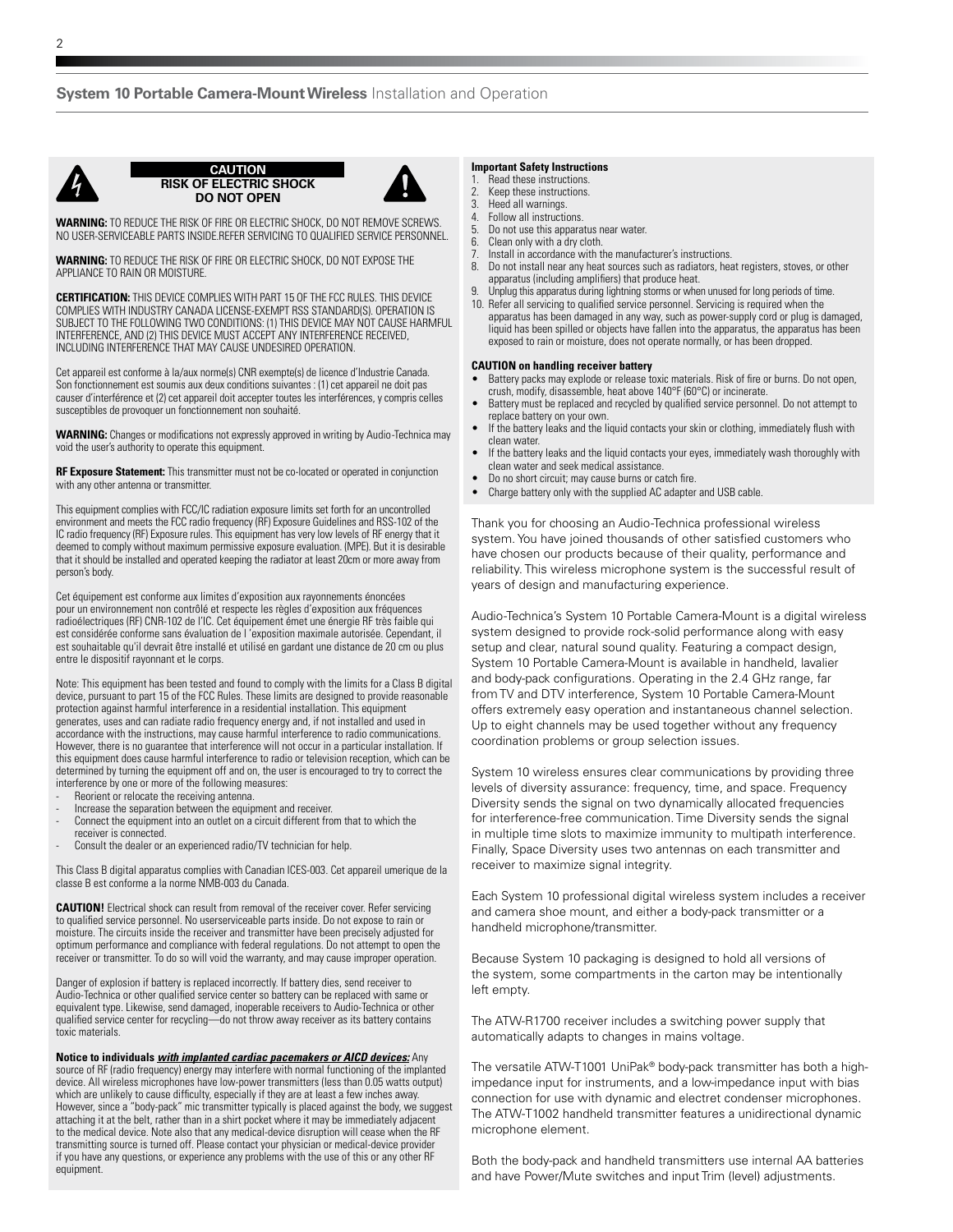# **Receiver Installation**

#### **Location**

For best operation the receiver should be at least 3' (1 m) above the ground and at least 3' (1 m) away from a wall or metal surface to minimize reflections. Keep the receiver antennas away from noise sources such as other digital wireless equipment, microwave ovens, as well as away from large metal objects. **Keep System 10 receiver 30' (9 m) away from wireless access points.** In multi-channel systems, position receivers at least 3' (1 m) apart and keep operating transmitters at least 6' (2 m) from the receivers to help assure maximum RF performance.

#### **Output Connection**

The ATW-R1700 has a single audio output jack that accepts the 3.5 mm ( 1 /8") cable included in the package.

Use the Audio Output Selector Switch to choose between a balanced and an unbalanced dual mono signal.

The 3.5 mm (1 /8") Headphone Monitor output works with mono or stereo headphones (the output sends a dual mono audio signal to stereo headphones). Use the Headphone Level Control to adjust the volume.

# **ATW-R1700 Receiver Controls and Functions**

*Figure A — Front Panel Controls and Functions*

- 1. Removable Antennas: Position the antennas as shown.
- 2. Power/Battery Indicator: Glows green when receiver is on and battery is charged. Flashes green when battery needs to be charged. Glows red when battery is charging.
- 3. Power Switch: Press and hold to turn receiver on or off.

# *Figure B — Rear Panel Controls and Functions*

- 4. System ID Select Switch: Press to cycle through System ID numbers. (System ID is the identical number assigned to a paired receiver and transmitter.)
- 5. Pairing Switch: Press to initiate pairing
- 6. LCD System Display contains:
	- a. RF Signal Level Indicator: shows strength of the RF signal received from the transmitter
	- b. The System ID Display: shows the System ID number
	- c. The Receiver Battery Gauge RX: shows the capacity of the receiver's internal battery/charging status
	- d. The Transmitter Battery Gauge TX: shows the capacity of the transmitter's batteries
- 7. AF Peak Indicator: Only lights when audio distortion is present at maximum modulation. Attenuator does not affect the indicator.
- 8. Pairing Indicator: Flashes green in pair mode. Glows green when transmitter is paired.

#### *Figure C — Right Side Controls and Functions*

- 9. Headphone Level Control: This control is used to adjust the volume of the signal sent to the headphones. Roll control to the right to increase the volume.
- 10. Headphone Monitor: Accepts 3.5 mm (1 /8") connector. Plug in either a mono or stereo headphone to monitor receiver signal.
- 11. Power Input: Connect the AC Power Supply adapter included in the system to charge/operate the receiver.

#### *Figure D— Left Side Controls and Functions*

- 12.Audio Output Selector Switch: Move left for balanced output or right for unbalanced (dual mono) output.
- 13.Audio Output Attenuator Switch: Default is 0 dB. Move one stop left to reduce he audio output by 10 dB or two stops left to reduce output by 20 dB.
- 14. Audio Output Jack: TRS balanced or unbalanced (dual mono) 3.5 mm (1 /8") jack. Can be connected to the input of a camera or mixer.

#### *Figure E— Camera Shoe Mount*

Camera Shoe Mount allows receiver to be attached to a camera or tripod. Slide mount onto receiver from the rear so mount engages the grooves on the sides of the receiver and slips under the clip on the bottom. Slide until rear of mount is flush with rear of receiver. The mount bracket

#### **Power Connection**

**NOTE:** Use only the supplied AC adapter and power cord to power or charge receiver. To use AC power, connect the power cord's USB A-type male port to the AC adapter and connect the Micro-USB B port to the USB Power Input on the side of the receiver. Next, plug the adapter into a standard 120 Volt 60 Hz or 230 volt 50 Hz (depending on global location) AC power outlet. The AC adapter and USB cable also charges the receiver's internal battery. Charge battery in an environment with moderate temperature (41°F – 95°F). The system will not charge in temperatures below 32°F or above 104°F in order to prevent potential damage to battery. For safety and to conserve energy, unplug the AC adapter from the AC outlet when the system is not in use. Store receiver in a cool place.

#### **Antennas**

For best reception, position the removable antennas in the shape of a "V" so that both tilt 45°.



connects to the hot shoe of most DSLR cameras: slide into shoe and tighten nut to secure. The bracket's ¼" socket also allows it to be attached to a tripod, shoulder rig or other device with a ¼" screw.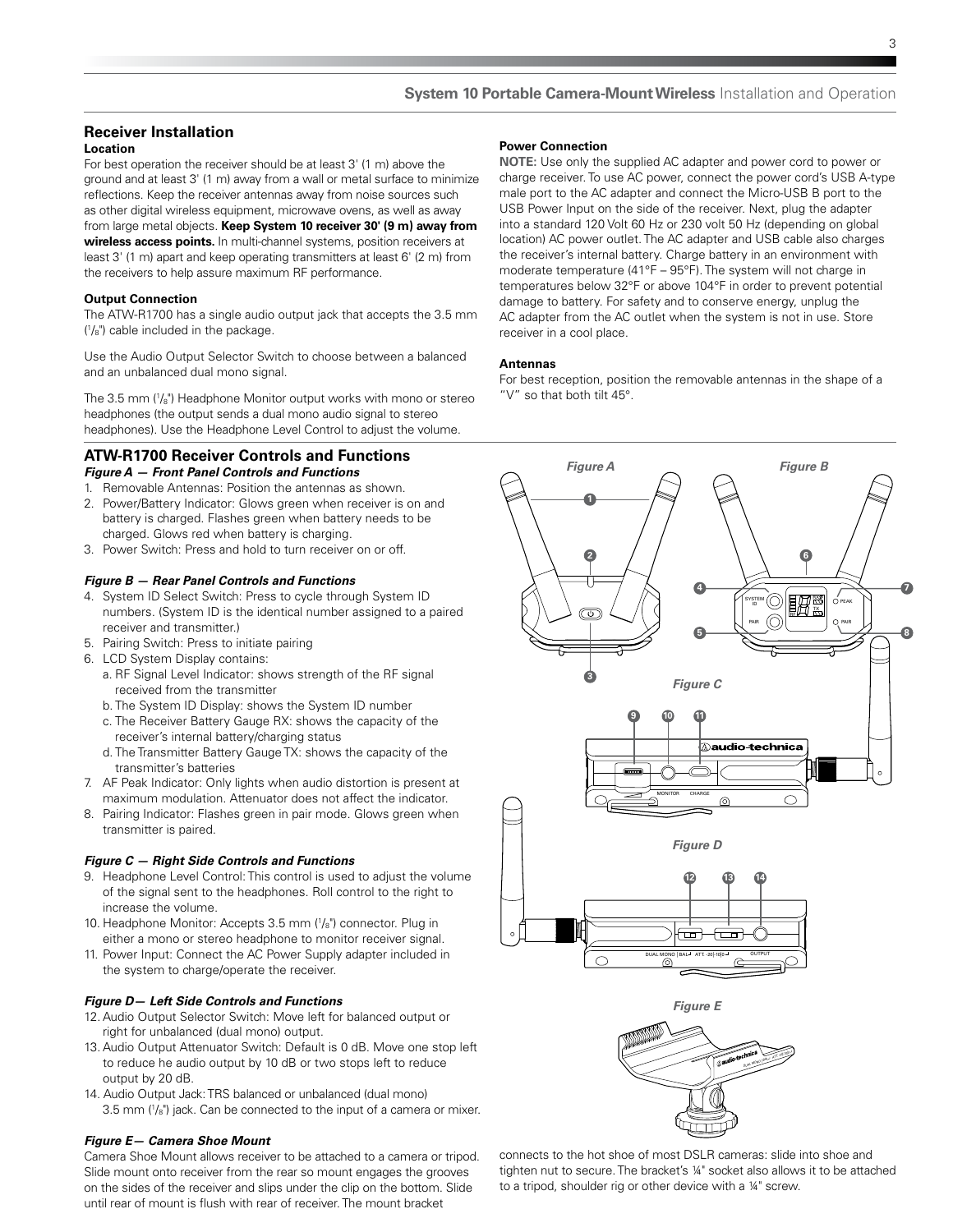# **ATW-T1002 Transmitter Setup Controls and Functions**

#### **Battery Selection and Installation**

Two alkaline AA batteries are recommended. When inserting the battery, *observe correct polarity as marked inside the battery compartment.*



# *Figure F — ATW-T1002 Handheld Transmitter*

#### **Handheld Transmitter Battery Installation**

- 1. While holding the upper part of the transmitter body just below the ball-screen, unscrew the lower body cover and slide it off to expose the battery compartment (Fig. F).
- 2. Carefully insert two fresh AA alkaline batteries, observing polarity markings.
- 3. Screw the body back together. *Do not overtighten.*

#### **Handheld Transmitter Battery Condition Indicator**

After the batteries are installed, press and hold the Power/Mute switch on the bottom of the handheld transmitter until the indicator LED turns green. If the indicator LED does not light up when the Power/Mute switch is pressed, the batteries are installed incorrectly or they are dead. The indicator LED will flash to show low-battery condition.

#### **Handheld Transmitter Mute Function**

With the transmitter on, a slight touch of the power switch will toggle between muted and unmuted operation. Red indicator LED shows muted operation. Green indicator LED shows unmuted operation.

#### **Handheld Transmitter Mute Lock Function**

Transmitter must be off to activate mute lock. Press and hold the Pairing Switch and then press and hold the Power/Mute button until transmitter powers on. **Note:** There is no dot next to the System ID when mute lock is activated.

Transmitter must be off to deactivate mute lock. Press and hold the Pairing Switch and then press and hold the Power/Mute button until transmitter powers on. When deactivated, a dot will display next to the System ID.



Power/Mute Switch

#### **Handheld Transmitter Pairing Switch**

Used to complete pairing sequence. See page 6.

#### **Handheld Transmitter Level Control**

Used to set microphone level. See page 6.

#### **Handheld Transmitter Screwdriver**

Used to adjust Level Control. See page 6.

# **Handheld Transmitter System ID Display**

Shows System ID. See page 6. **Note:** System ID is an identical number assigned to a paired receiver and transmitter for identification purposes. When Power is applied, the System ID Display on the transmitter glows bright and then turns off to conserve battery life. To turn the System ID Display back on, mute and unmute the transmitter.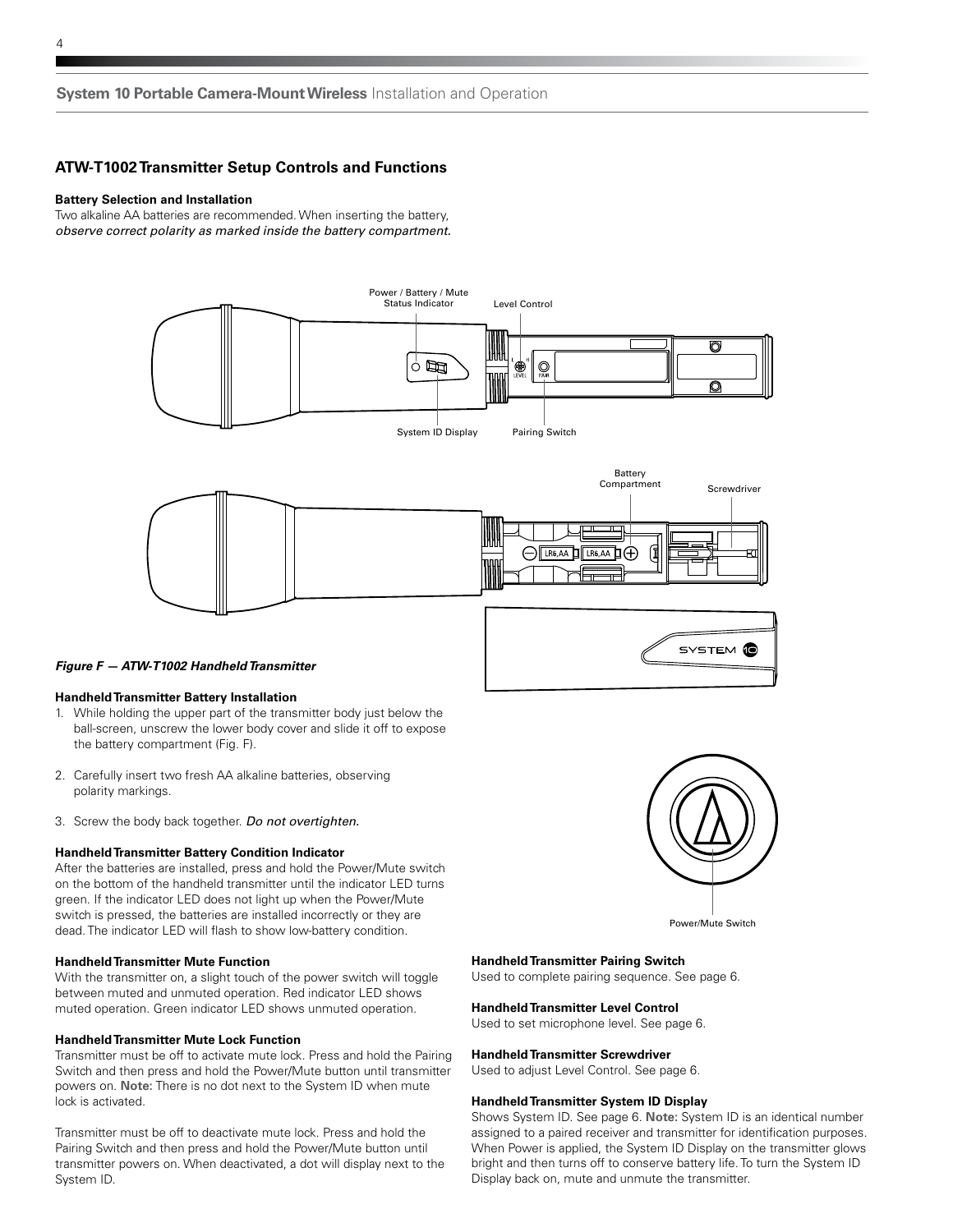

### *Figure G — ATW-T1001 UniPak® Transmitter*

#### **UniPak® Transmitter Battery Installation**

- 1. Slide off the battery cover.
- 2. Carefully insert two fresh AA alkaline batteries, observing polarity markings.
- 3. Replace the battery cover (Fig. G).

#### **UniPak® Transmitter Power/Mute/Battery Indicator**

After the battery is installed, press and hold the Power/Mute button until the indicator LED turns green (Fig. H). If the indicator LED does not light up when the power button is pressed, the batteries are installed incorrectly or they are dead. The indicator LED will flash to show lowbattery condition.

#### **UniPak® Transmitter Mute Function**

With the transmitter on, a slight touch of the Power/Mute button will toggle between muted and unmuted operation. Red indicator LED shows muted operation. Green indicator LED shows unmuted operation.

#### **UniPak® Transmitter Mute Lock Function**

Transmitter must be off to activate mute lock. Press and hold the Pairing Switch and then press and hold the Power/Mute button until transmitter powers on. **Note:** There is no dot next to the System ID when mute lock is activated.

Transmitter must be off to deactivate mute lock. Press and hold the Pairing Switch and then press and hold the Power/Mute button until transmitter powers on. When deactivated, a dot will display next to the System ID.

#### **UniPak® Transmitter Input Connection**

Connect an audio input device (microphone or guitar cable) to the audio input connector on the top of the transmitter. A number of Audio-Technica professional microphones and cables are available separately, pre-terminated with a UniPak® input connector (see www.audio-technica.com).

# **UniPak® Transmitter Antenna**

The UniPak® transmitter includes a permanently-attached antenna. If the received signal is marginal, experiment with different transmitter positions on your body or instrument; or try repositioning the receiver. Do not attempt to remove, replace or change the length of the transmitting antenna.

#### **UniPak® Transmitter Pairing Switch**

Used to complete pairing sequence. See page 6.

#### **UniPak® Transmitter Microphone/Instrument Level Control**

Used to set microphone/instrument level. See page 6.



#### **UniPak® Transmitter Screwdriver**

*Figure H — UniPak***®** *Transmitter*

Used to adjust Level Control. See page 6.

#### **UniPak® Transmitter System ID Display**

Shows System ID. See page 6. **Note:** System ID is an identical number assigned to a paired receiver and transmitter for identification purposes. When power is applied, the System ID Display on the transmitter glows bright and then turns off to conserve battery life. To turn the System ID Display back on, mute and unmute the transmitter.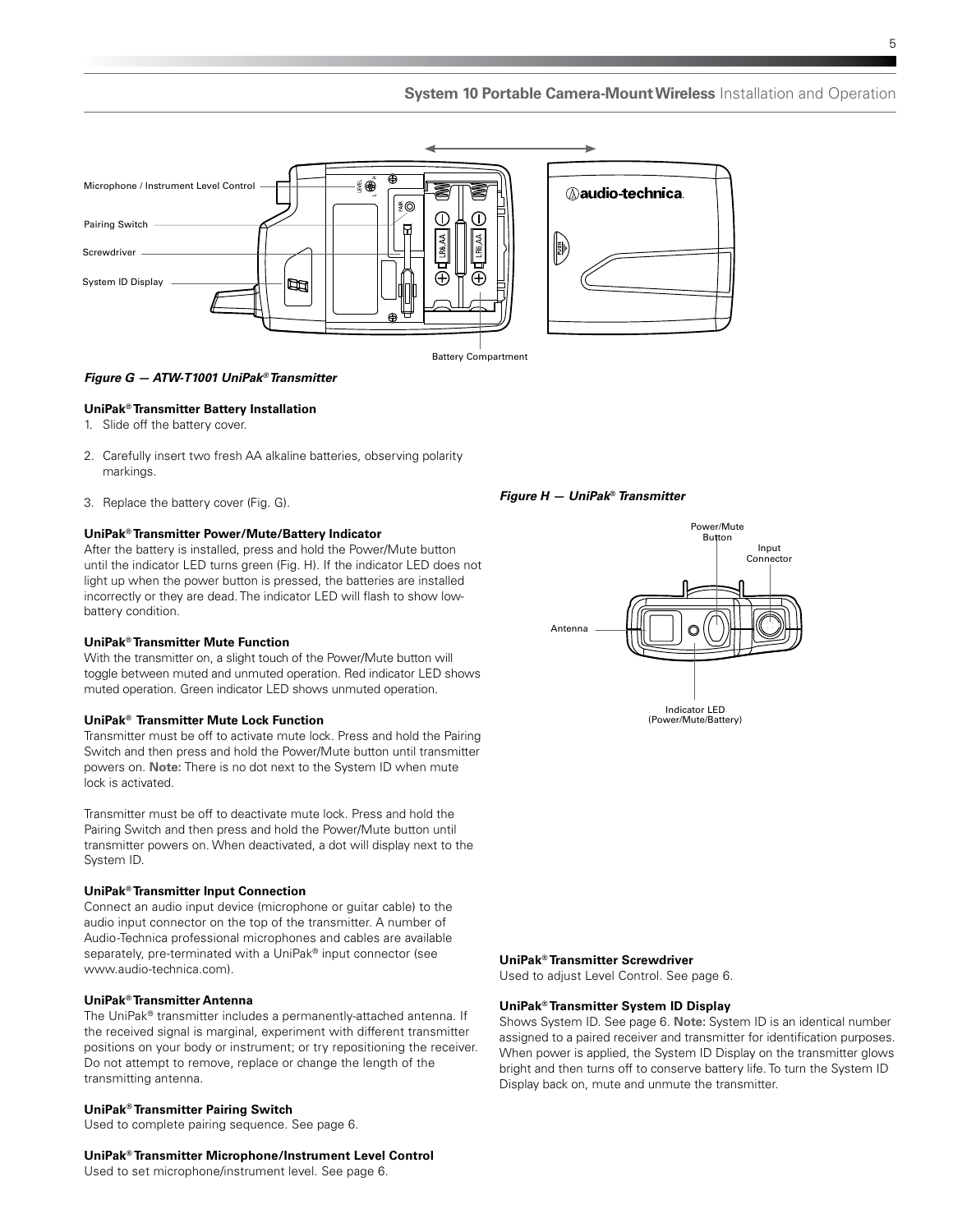# **System Operation**

Turn down the headphone volume control and the camera/mixer level before starting up the wireless system. Do not switch on the transmitter yet.

#### **Receiver on...**

Press and hold receiver power button to turn receiver on. Power/Battery indicator will glow green and the blue System ID number on the front panel will illuminate.

If the Power/Battery indicator flashes green, the receiver's battery needs to be charged. You can charge the battery with the supplied AC adapter and USB cable, following the instructions under Power Connection on page 3. The LCD RX Battery Gauge will blink during charging and a lightning bolt symbol will appear to the right of "RX." The Power/Battery indicator will glow red while the battery is charging and turn green when charging is complete. Audio-Technica recommends fully charging the internal battery before using the receiver for the first time. Average charge time takes 4 hours 30 minutes. To help maintain the battery, it is best to operate the receiver (at least occasionally) without the AC power supply and recharge when needed. Also, avoid storing a fully charged receiver for a long period of time.

#### **Transmitter on...**

When the transmitter is switched on, the receiver's green pair indicator will light, and two indicators light on the transmitter: the transmitter Power / Battery / Mute status indicator will glow green; and the transmitter blue System ID display will illuminate. The blue System ID display on the transmitter and receiver turns off after 30 seconds to conserve battery power; the transmitter Power / Battery / Mute status indicator will remain illuminated, indicating transmitter status.

To re-illuminate System ID display, press the Power / Mute switch. **Note:** this will alter the transmitter mute status. A slight touch of the power switch toggles between muted and unmuted operation.

The transmitter's Power / Battery / Mute status indicator glows red when transmitter is muted, or green to indicate unmuted status. In a low-battery situation, the Power / Battery / Mute status indicator begins to blink.

The transmitters have a soft-touch power switch. When the switch is set to "Mute" (red indicator LED), the transmitter produces RF with no audio signal. When the switch is "On" (green indicator LED) the transmitter produces both RF and audio. Excessive audio input to the transmitter will cause the receiver's red AF Peak indicator to light.

#### **Receiver Attenuator**

Typically, the receiver Audio Output Attenuator switch should be set at 0dB, and the overall gain should be adjusted from the camera. If a camera lacks that capability or if sensitivity is too high, use the Audio Output Attenuator switch to reduce the gain until the signal does not distort.

### **Input Level Adjustment**

Input trimmer controls in the transmitters enable you to maximize performance for a particular microphone or guitar sensitivity, or to adjust for different acoustic input levels.

### **Adjusting Input Level — UniPak® Transmitter**

Slide the battery cover off the transmitter and remove the screwdriver from its clip. Using the screwdriver, gently turn the "VOL" (Volume – Microphone/Instrument Level) all the way up (clockwise, toward "H"). Check for excessive gain by speaking / singing into the microphone at typically loud levels while watching the receiver's

Peak Indicator. If the Peak indicator does light, turn the "VOL" control slightly counterclockwise until the Peak indicator no longer lights with maximum audio input to the transmitter.

#### **Adjusting Input Level — Handheld Transmitter**

Unscrew the lower body cover and slide it off, exposing the screwdriver and "LEVEL" (Gain Trimmer) control (Fig. C). Remove the screwdriver from its clip. Gently turn the "LEVEL" control to its full clockwise position (toward the side marked "H"), the factory setting. Check for excessive gain by speaking/singing into the microphone at typically loud levels while watching the receiver's AF Peak indicator. If the AF Peak indicator does light, turn the "LEVEL" control slightly counterclockwise until the AF Peak indicator no longer lights with maximum audio input to the mic/transmitter.

Return the screwdriver to its clip and close and secure the lower body. No further transmitter gain adjustments should be needed, as long as the acoustic input does not change significantly.

**CAUTION!** *The small trimmer controls are delicate; use only the supplied screwdriver. Do not force the trimmers beyond their normal 190° range of rotation.*

*Return the screwdriver to its storage clip when not in use.*

# **Setting System ID Number & Pairing your Transmitter and Receiver**

Your system has been preconfigured at the factory to operate with no other pairing setup required; it will work out of the box. That is, your receiver and transmitter are already a digital pair, and they have been assigned the same System ID number.

The pairing instructions outlined below will help you if you find it necessary to change system ID numbers in multiple-system configurations, or pair a new transmitter to an existing receiver.

**NOTE: System ID is an identical number assigned to a paired receiver and transmitter for identification purposes.** The System ID number is not related to transmitting frequency. Due to the dynamic nature of System 10 automatic frequency selection, the actual transmitting frequencies may change during power-up or performance. These frequency changes are seamless and imperceptible to the ear.

#### **Pairing Receiver with Transmitters**

**Note:** Up to eight transmitters may be paired with the receiver.

- 1. Turn the receiver and first transmitter on.
- 2. Press the System ID button on the receiver to choose an ID number from 1 to 8. The receiver's display will show your new ID and begin to blink.
- 3. Within 15 seconds, press and hold the Pair button on the receiver for about one second. The Pair light will begin to blink green. The receiver is now in Pair Mode. **Note:** If the receiver Pair button is not pressed within 15 seconds, the system ID number will revert to its previous setting.
- 4. Open the transmitter and press and hold its Pair button within 30 seconds of entering Pair Mode. The transmitter display will now show the System ID number you have chosen on the receiver. The receiver's Pair light will glow steady, indicating you have successfully paired your system.
- 5. To pair an additional transmitter, you must switch off first transmitter by pressing and holding its Power/Mute button. Turn the second transmitter on and follow instructions 2-4 above, making sure to assign a different System ID number to the new transmitter.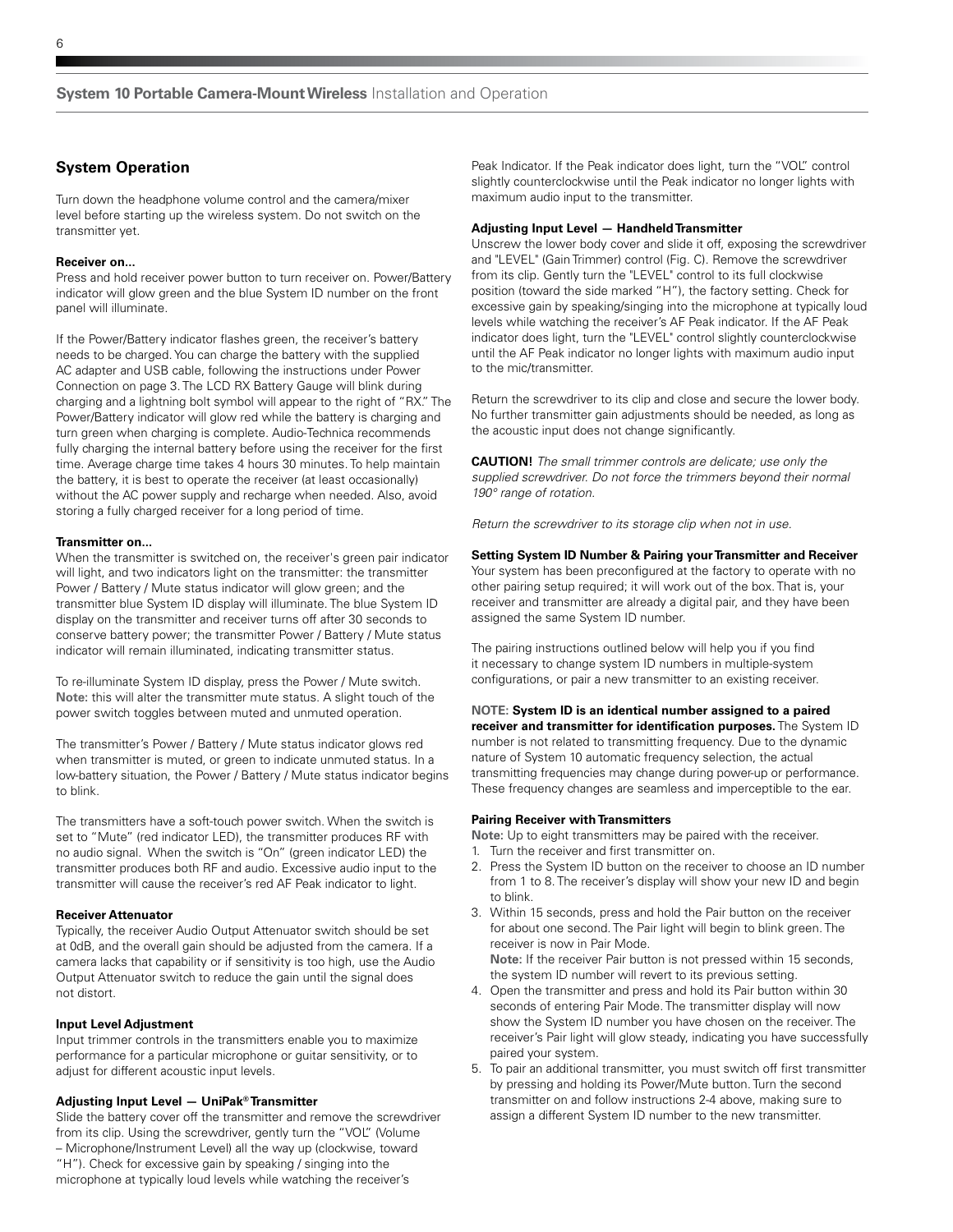6. Repeat for each additional transmitter. Remember to switch off all transmitters already paired before adding a new one and to use a unique ID number for each transmitter.

**Note:** With all transmitters turned off, the receiver's System ID Display will cycle through all currently paired ID numbers. Turn on a transmitter to activate its pairing with the receiver. The receiver recognizes only one transmitter at a time. That transmitter must be turned off before the receiver will recognize another paired transmitter. \*If that transmitter is turned off out of range, the receiver will not recognize another paired transmitter until the receiver is reset by disconnecting the power supply.

#### **Clearing Individual ID Pairings**

- Press the receiver's System ID button to select the ID number you wish to clear. The number will begin to blink.
- 2. Press and hold the Pair and then ID button for about three seconds, until the display shows a blinking "o." This indicates that your selected ID number has been cleared.
- 3. Release the Pair and ID buttons and, after a few seconds, the display will stop blinking and return to normal operation.
- 4. Repeat to clear additional ID pairings.

#### **Clearing All ID Pairings**

- 1. Press and hold the receiver's Pair and then ID button for about three seconds, until the display shows a blinking "o."
- 2. Release the Pair and ID buttons. Then, within three seconds, press and hold the Pair and ID buttons again, until the display shows a blinking "A." This indicates that all your paired ID numbers have been cleared.
- 3. After blinking three seconds, the "A" will change to "-" to indicate that there are no paired transmitters.

# **Ten Tips to Obtain the Best Results**

- 1. Use only fresh alkaline or fully charged replaceable batteries for the transmitter.
- 2. Position the receiver so that it has the fewest possible obstructions between it and the normal location of the transmitter. Line-of-sight is best.
- 3. The transmitter and the receiver should be as close together as conveniently possible, but not less than 6' (2 m).
- While System 10 has been designed to conveniently mount on cameras, please keep other wireless devices (including wireless systems and routers) away from System 10 receivers. For best performance, some routers and Wi-Fi-based wireless systems may need to be up to 30 feet away from System 10 receivers.
- 5. The receiver antennas should be kept away from any metal.
- 6. Use the transmitter level control to optimize performance for your sound source.
- 7. If the receiver output is set too low, the overall signal-to-noise ratio of the system may be reduced. Conversely, if the Attenuator of the receiver is set too high, it may over-drive the input of the camera/ mixer, causing distortion. Adjust the output level of the receiver so the highest sound pressure level going into the camera/mixer causes no input overload, and yet permits the camera/mixer level controls to operate in their "normal" range (not set too high or too low). This provides the optimum signal-to-noise for the entire system.
- Turn the transmitter off when not in use. Remove the battery if the transmitter is not to be used for a period of time.
- 9. Unplug the receiver from the AC outlet when the system is not in use.

# **System Operating Frequencies**

#### **Automatic Frequency Selection**

System 10 wireless systems operate in automatically selected frequencies in the 2.4 GHz range, far from TV and DTV interference. Up to eight channels may be used together without any frequency coordination problems or group selection issues. Every time a receiver/transmitter pair is powered on, it automatically selects clear frequencies. Due to the dynamic nature of System 10 automatic frequency selection, these transmitting frequencies may change during power-up or performance if interference is encountered. These frequency changes occur at both the receiver and transmitter; they are seamless and imperceptible to the ear.

# **System Frequencies**

| For future reference, please record your system information here (the serial number<br>appear on each transmitter, and on the bottom of each receiver): |               |
|---------------------------------------------------------------------------------------------------------------------------------------------------------|---------------|
| <b>Receiver</b>                                                                                                                                         |               |
| Model ATW-R1700                                                                                                                                         | Serial Number |
| <b>Transmitter</b>                                                                                                                                      |               |
| Model ATW-T100<br>$1$ or $2$                                                                                                                            | Serial Number |
|                                                                                                                                                         |               |